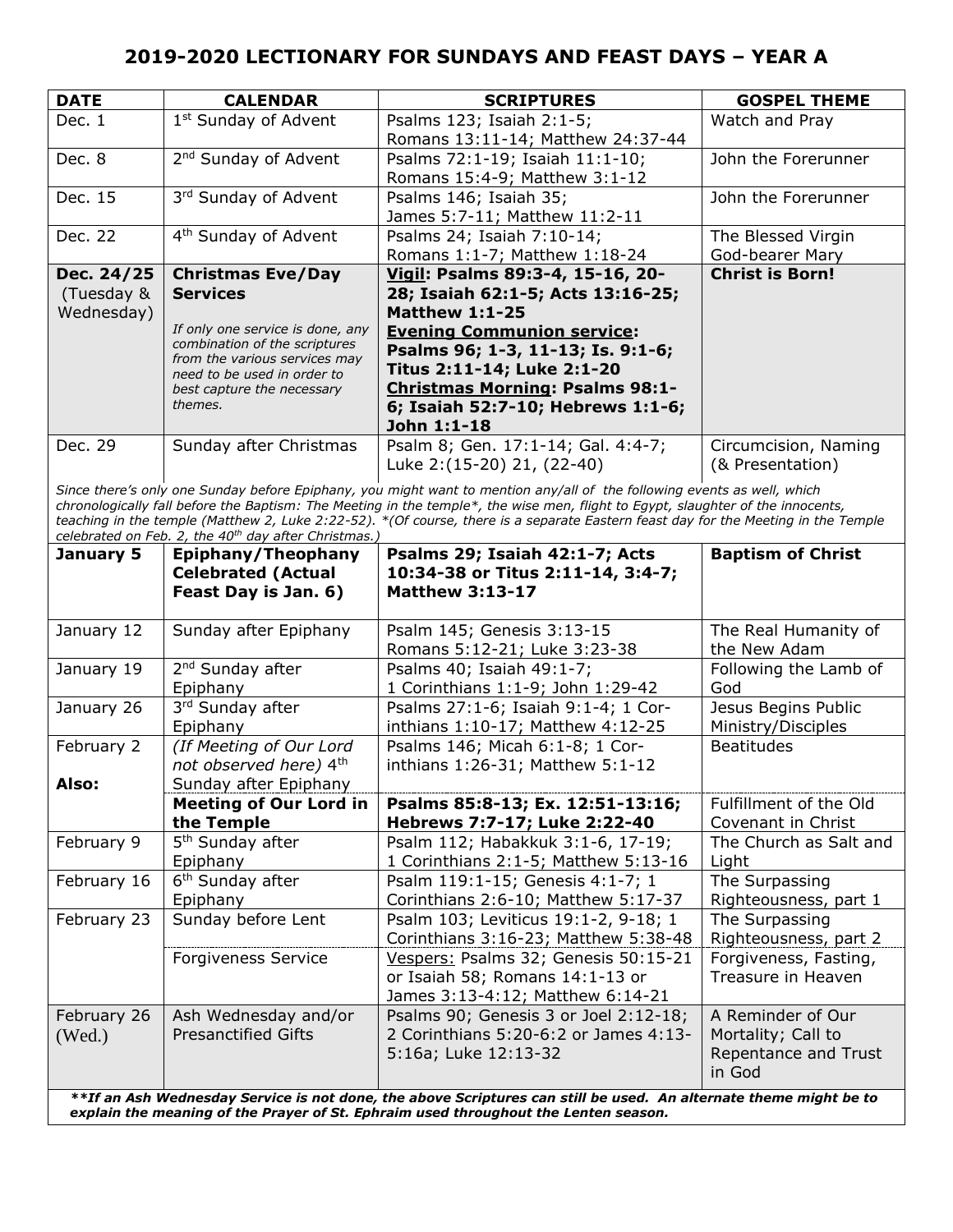| March 1            | 1 <sup>st</sup> Sunday of Lent                                 | Psalms 51; Gen. 2:7-9, 16-17, 3:1-7;<br>Romans 5:12-19; Matthew 4:1-11                                                                           | Testing in wilderness                |
|--------------------|----------------------------------------------------------------|--------------------------------------------------------------------------------------------------------------------------------------------------|--------------------------------------|
| March 4<br>(Wed.)  | Presanctified Gifts/<br>Zacchaeus                              | Luke 19:1-10                                                                                                                                     | Desire                               |
| March 8            | 2 <sup>nd</sup> Sunday of Lent                                 | Psalms 33; Genesis 12:1-4;<br>2 Timothy 1:8-10; Matthew 17:1-9                                                                                   | Transfiguration                      |
| March 11<br>(Wed.) | Presanctified Gifts/<br>The Publican & Pharisee                | Luke 18:10-14                                                                                                                                    | Humility                             |
| March 15           | 3rd Sunday of Lent                                             | Psalms 95; Exodus 17:1-7;<br>Romans 5:1-8; John 4:5-42                                                                                           | Woman at the Well                    |
| March 18<br>(Wed.) | Presanctified Gifts/<br>The Prodigal Son                       | Luke 15:11-32                                                                                                                                    | Return                               |
| March 22           | (If Annunciation isn't<br>observed here) 4th<br>Sunday of Lent | Psalms 23;1 Samuel 16:1, 6-7, 10-13;<br>Ephesians 5:8-14; John 9:1-41                                                                            | Man Born Blind                       |
| March 25           | <b>The Annunciation of</b>                                     | Luke 46b-55; Isaiah 7:10-14;                                                                                                                     | <b>Gabriel announces</b>             |
| (Wed)              | the Mother of God                                              | Hebrews 10:4-10; Luke 1:26-38                                                                                                                    | <b>Mary as God-bearer</b>            |
| March 25<br>(Wed.) | Presanctified Gifts/<br>The Last Judgement                     | Matthew 25:31-46                                                                                                                                 | Love                                 |
| March 29           | 5 <sup>th</sup> Sunday of Lent                                 | Ps. 130; Ezek. 37:1-14 (or 2 Kings<br>4:32-37); Rom. 8:5-11; Jn. 11:1-45                                                                         | Lazarus                              |
| April 1            | Presanctified Gifts/<br>The Paralytic                          | Mark 2:1-12                                                                                                                                      | Healing and<br>Forgiveness in Christ |
| <b>April 5</b>     | <b>Palm Sunday</b>                                             | Psalms 24; Zechariah 9:9-17;                                                                                                                     | <b>Triumphal Entry</b>               |
|                    |                                                                | Phil. 2:5-11; Matthew 21:1-11                                                                                                                    |                                      |
| **Note:            |                                                                | For the beginning of Holy Week, Orthodox Bridegroom Services are typical. Material is available.                                                 |                                      |
| April 8            | Holy Wednesday Unction                                         | Psalms 143; Job 2:1-10; Rom.12:1-3                                                                                                               | Anointing at Bethany                 |
|                    | Service                                                        | or 2 Cor. 6:16-7:1; Matthew 26:6-16                                                                                                              | and Plotting of Judas                |
|                    |                                                                | Note: A Special Healing Service has been created to use sometime during Lent during a Sunday Liturgy, rather than on Holy Wednesday, if desired. |                                      |
|                    |                                                                |                                                                                                                                                  |                                      |
| April 9            | Holy Thursday                                                  | Eucharist: Psalms 23 or 116:12-19;                                                                                                               | Mystical Supper, Foot                |
|                    |                                                                | Exodus 12:1-14; 1 Corinthians 11:23-                                                                                                             | washing, Betrayal                    |
|                    |                                                                | 32; Matthew 26:2-29                                                                                                                              |                                      |
|                    |                                                                | Ft. Washing: John 13-17 or 13:1-15                                                                                                               |                                      |
|                    |                                                                | Betrayal: Jn. 18:1-27                                                                                                                            |                                      |
| April 10           | Holy Friday                                                    | Crucifixion: Psalms 22 or 31:1-5, 11-                                                                                                            | Crucifixion and Burial               |
|                    |                                                                |                                                                                                                                                  |                                      |
|                    |                                                                | 16; Isaiah 52:13-54:1, Hebrews 4:14-                                                                                                             |                                      |
|                    |                                                                | 16, 5:7-9 or 1 Corinthians 1:18-2:2;                                                                                                             |                                      |
|                    |                                                                | Matthew 27:27-54                                                                                                                                 |                                      |
|                    |                                                                | Burial: Matthew 27:57-66                                                                                                                         |                                      |
| April 11           | Holy Saturday                                                  | Psalms 88; Job. 19:23-27a, Daniel                                                                                                                | Sabbath Rest & Vigil                 |
|                    |                                                                | 3:13-25, Jonah 1:17-2:10; 1 Peter                                                                                                                | Bright Sadness at its                |
|                    |                                                                | 1:3-9; Matthew 12:38-42 and/or                                                                                                                   | Climax                               |
|                    |                                                                | 27:50-54                                                                                                                                         |                                      |
| <b>April 12</b>    | <b>Easter</b>                                                  | Vigil Readings: Ps. 33; Ps. 16;                                                                                                                  | <b>He is Risen!</b>                  |
|                    |                                                                | Genesis 1-3; Genesis 22:1-18; Ps.                                                                                                                |                                      |
|                    |                                                                | 105/106; Exodus 14; Ezekiel 36: 16-                                                                                                              |                                      |
|                    |                                                                | 28; Ezekiel 37:1-14; Matt. 28:1-15                                                                                                               |                                      |
|                    |                                                                | Eucharist: Acts 10:34-43; Colossians                                                                                                             |                                      |
|                    |                                                                | 3:1-4; (John 20:1-18) John 1:1-18                                                                                                                |                                      |
| April 19           | 2 <sup>nd</sup> Sunday of Easter                               | Psalms 118:1-14; Acts 2:42-47;                                                                                                                   | Sunday of St. Thomas                 |
|                    |                                                                | 1 Peter 1:3-9; John 20:19-31                                                                                                                     |                                      |
| April 26           | 3rd Sunday of Easter                                           | Psalms 16; Acts 2:14a, 22-28;                                                                                                                    | Post-resurrection                    |
|                    |                                                                | 1 Peter 1:17-21; Luke 24:13-35                                                                                                                   | Appearance                           |
|                    |                                                                |                                                                                                                                                  |                                      |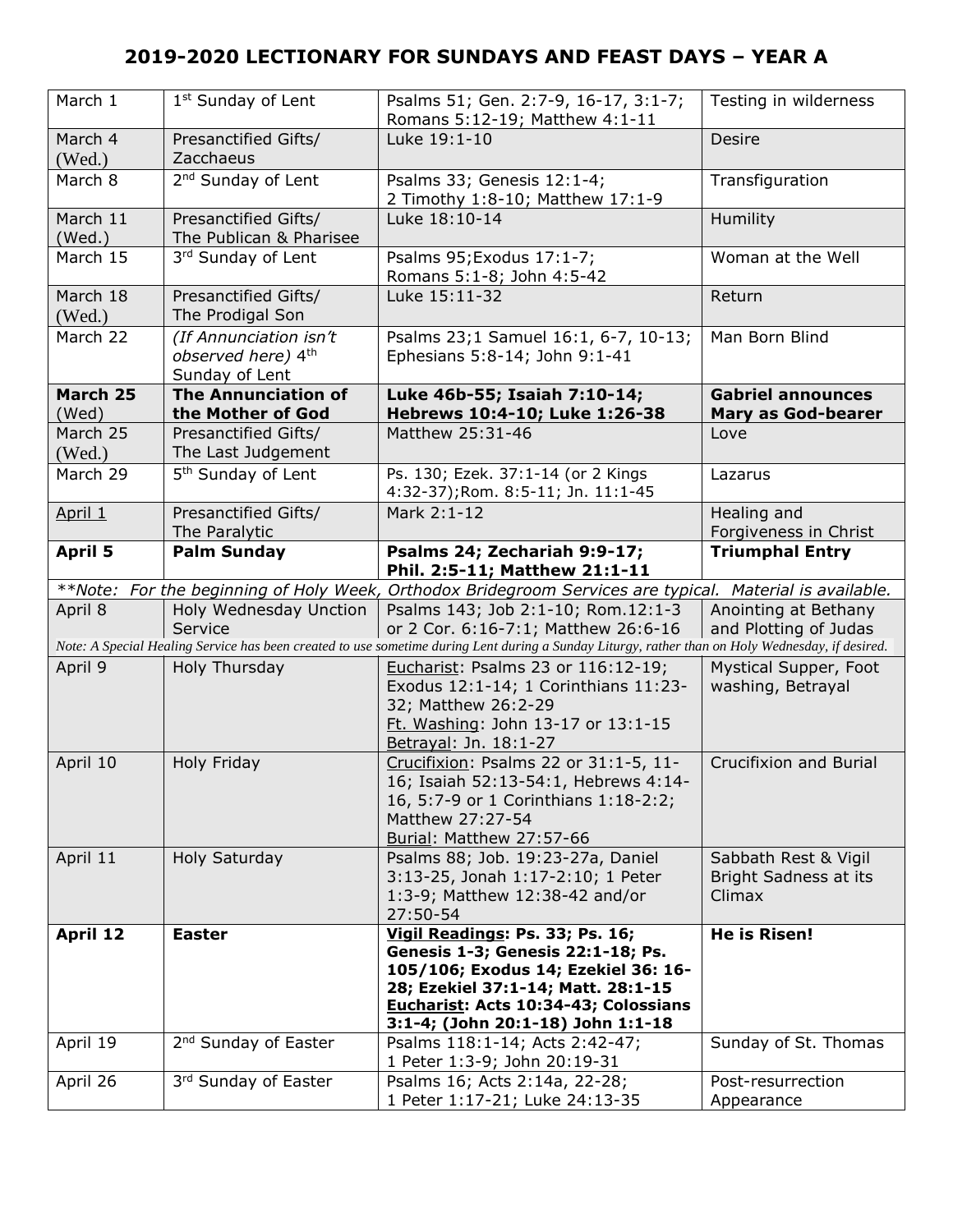| May 3            | 4 <sup>th</sup> Sunday of Easter                                                       | Psalms 23; Acts 2:14, 36-41;<br>1 Peter 2:20-25; John 10:1-10                                                                                                                                           | Good Shepherd                               |
|------------------|----------------------------------------------------------------------------------------|---------------------------------------------------------------------------------------------------------------------------------------------------------------------------------------------------------|---------------------------------------------|
| May 10           | 5 <sup>th</sup> Sunday of Easter                                                       | Psalms 33; Acts 6:1-7;<br>1 Peter 2:4-9; John 14:1-12                                                                                                                                                   | The Way, the Truth,<br>the Life             |
| May $17$         | 6 <sup>th</sup> Sunday of Easter                                                       | Psalms 66; Acts 8:5-8, 14-17;<br>1 Peter 3:13-18; John 14:15-26                                                                                                                                         | Promise of the Spirit                       |
| <b>May 21</b>    | <b>Ascension of Our Lord</b>                                                           | Psalms 47; Acts 1:1-12;                                                                                                                                                                                 | <b>Christ Raises</b>                        |
| (Thursday)       |                                                                                        | Ephesians 1:17-23; Luke 24:44-53                                                                                                                                                                        | <b>Humanity to Glory</b>                    |
| <b>May 24</b>    | (If Ascension isn't<br>observed here) Seventh<br>Sunday of Easter Season               | Psalms 27; Acts 1:12-14<br>1 Peter 4:13-16; John 17:1-11                                                                                                                                                | Christ Prays for Unity                      |
| <b>May 31</b>    | <b>Pentecost</b>                                                                       | Vigil Readings: Ps. 104; Gen. 11:1-<br>9 or Ex. 19:3-8, 16-20 or Ezek.<br>37:1-4 or Joel 3:1-5; Rom. 8:22-<br>27; Jn. 7:37-39<br>Eucharist: Ps. 104:24-34; Acts 2:1-<br>11; 1 Cor 12:1-13; Jn. 20:19-23 | The Descent of the<br><b>Spirit</b>         |
| June 7           | <b>Trinity Sunday</b>                                                                  | Psalms 148; Exodus 34:1-6, 8;<br>2 Corinthians 13:11-13; John 3:1-18                                                                                                                                    | Ministry of Trinity in<br>our Salvation     |
| June 14          | 2 <sup>nd</sup> Sunday after                                                           | Psalms 100; Exodus 19:2-6                                                                                                                                                                               | Compassion for the                          |
|                  | Pentecost                                                                              | Romans 5:6-11; Matthew 9:36-10:8                                                                                                                                                                        | lost/sending of the 12                      |
| June 21          | 3rd Sunday after                                                                       | Psalms 69; Jeremiah 20:10-13;                                                                                                                                                                           | Maligned & Precious                         |
|                  | Pentecost                                                                              | Romans 5:12-15; Matthew 10:24-33                                                                                                                                                                        | Witnesses of Christ                         |
| June 28          | 4 <sup>th</sup> Sunday after                                                           | Ps. 89:1-4, 14-18; 2 Kings 4:8-17;                                                                                                                                                                      | The Death that Brings                       |
|                  | Pentecost                                                                              | Romans 6:1-11; Matthew 10:34-42                                                                                                                                                                         | Life                                        |
| July 5           | 5 <sup>th</sup> Sunday after                                                           | Psalms 145; Zechariah 9:9-10;                                                                                                                                                                           | Rest for Babes who                          |
|                  | Pentecost                                                                              | Romans 8:9-13; Matthew 11:16-30                                                                                                                                                                         | Believe and Repent                          |
| July 12          | 6 <sup>th</sup> Sunday after<br>Pentecost                                              | Psalms 65; Isaiah 55:10-11;<br>Romans 8:18-25; Matthew 13:1-23                                                                                                                                          | Parable of the Sower                        |
| July 19          | 7 <sup>th</sup> Sunday after                                                           | Psalms 86; Jer. 28:1-4, 15; 29:1, 4-9                                                                                                                                                                   | Parables of the                             |
|                  | Pentecost                                                                              | Romans 8:26-27; Matthew 13:24-43                                                                                                                                                                        | Kingdom, part 1                             |
| July 26          | 8 <sup>th</sup> Sunday after                                                           | Psalms 119:57-77; 1 Kings 3:5-14;                                                                                                                                                                       | Parables of the                             |
|                  | Pentecost                                                                              | Romans 8:28-30; Matthew 13:44-52                                                                                                                                                                        | Kingdom, part 2                             |
| August 2         | 9 <sup>th</sup> Sunday after<br>Pentecost                                              | Ps 145:8-9, 15-18; Isaiah 55:1-3<br>Romans 8:35, 37-39; Matt 14:13-21                                                                                                                                   | Feeding of the 5,000                        |
| <b>August 6</b>  | <b>Transfiguration</b>                                                                 | Ps. 104; Dan. 7:9-14;                                                                                                                                                                                   | <b>Christ's Eternal</b>                     |
| (Thursday)       |                                                                                        | 2 Pet. 1:16-19; Lk. 9:28-36                                                                                                                                                                             | <b>Glory/Our Hope</b>                       |
| August 9         | (If Transfiguration isn't<br>observed here) 10 <sup>th</sup><br>Sunday after Pentecost | Psalms 85; 1 Kings 19:9-13a;<br>Romans 9:1-5; Matthew 14:22-33                                                                                                                                          | Water-Walking and<br>Faith                  |
| <b>August 15</b> | <b>The Falling Asleep of</b>                                                           | Ps. 132; Gen. 28:10-17; Phil. 2:5-                                                                                                                                                                      | <b>The Blessed Mary</b>                     |
| (Saturday)       | the Mother of God                                                                      | 11; Lk. 10:38-42, 11:27-28                                                                                                                                                                              | <b>Enters Heaven</b>                        |
| August 16        | (If Dormition isn't<br>observed here) 11 <sup>th</sup><br>Sunday after Pentecost       | Psalms 67; Isaiah 56:1-7; Romans<br>11:13-15, 29-32; Matthew 15:21-28                                                                                                                                   | Humble Faith of the<br>Canaanite Woman      |
| August 23        | 12 <sup>th</sup> Sunday after                                                          | Psalms 138; Isaiah 22:15-25;                                                                                                                                                                            | The Rock and the                            |
|                  | Pentecost                                                                              | Romans 11:33-36; Matthew 16:13-20                                                                                                                                                                       | Church                                      |
| August 30        | 13 <sup>th</sup> Sunday after                                                          | Psalms 63:1-8; Jeremiah 15:15-21;                                                                                                                                                                       | Discipleship, the Way                       |
|                  | Pentecost                                                                              | Romans 12:1-2; Matthew 16:21-27                                                                                                                                                                         | of the Cross                                |
| Sept. 6          | (If Nativity isn't<br>observed here) 14th<br>Sunday after Pentecost                    | Psalms 95:1-7a; Ezekiel 33:7-9;<br>Romans 13:8-10; Matthew 18:15-20                                                                                                                                     | Correction, Unity, and<br>Christ's Presence |
| Sept. 8          | <b>Nativity of the Mother</b>                                                          | Ps. 45; Micah 5:1-4;                                                                                                                                                                                    | <b>Birth of the Birth-</b>                  |
| (Tuesday)        | of God                                                                                 | Rom. 12:1-13; Mat. 1:1-23                                                                                                                                                                               | giver                                       |